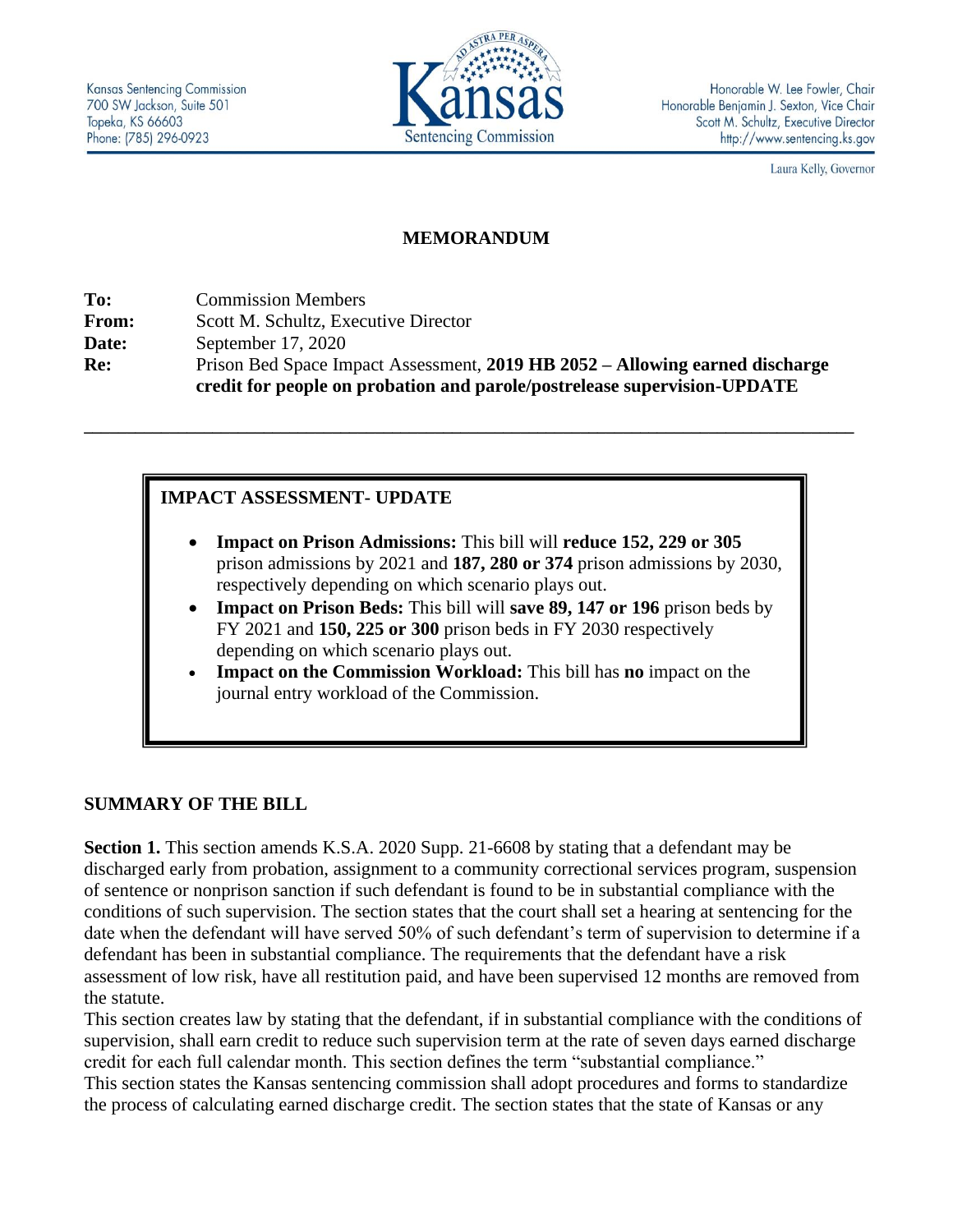agents or employees of the state shall not be liable for damages caused by a negligent or wrongful act or omission in making the earned discharge calculations.

**Section 2.** This section states that K.S.A. 2020 Supp. 21-6608 is hereby repealed.

**Section 3.** This section states that the act shall take effect and be in force from and after its publication in the statute book.

# **KEY ASSUMPTIONS**

- The target population of this bill will include probationers and parole/postrelease supervision offenders.
- It is assumed that the effective date is on July 1, 2021.
- **Scenario One:** It is assumed that **10%** of the probationers and parole/postrelease supervision offenders who receive program credits will be discharged early and will not be admitted to prison.
- **Scenario Two:** It is assumed that 15% of the probationers and parole/postrelease supervision offenders who receive program credits will be discharged early and will not be admitted to prison.
- **Scenario Three:** It is assumed that **20%** of the probationers and parole/postrelease supervision offenders who receive program credits will be discharged early and will not be admitted to prison.

## **FINDINGS**

- According to KDOC admission file, in FY 2020**:**
	- o **1,226 probation condition violators** were admitted to prison. The average length of stay in prison was **10.4 months**.
	- o **792 parole/postrelease condition violators** were admitted to prison. The average length of stay **for guideline violators was 5.3 months** and for **pre-guideline violators was 29.6 months.**

## **IMPACT ASSESSMENT**

- **Scenario One:** If **10%** of the probationers and parole/postrelease supervision offenders who receive program credits are discharged early and are not admitted to prison, by FY 2021, **98** prison beds would be saved and by FY 2030, **150** prison beds would be saved.
- **Scenario Two:** If 15% of the probationers and parole/postrelease supervision offenders who receive program credits are discharged early and are not admitted to prison, by FY 2021, **147** prison beds would be saved and by FY 2030, **225** prison beds would be saved.
- **Scenario Three:** If **20%** of the probationers and parole/postrelease supervision offenders who receive program credits are discharged early and not admitted to prison, by FY 2021, **196** prison beds would be saved and by FY 2030, **300** prison beds would be saved.

## **SUMMARY**

• **Impact on Prison Admissions:** This bill will reduce **152, 229 or 305** prison admissions by 2021